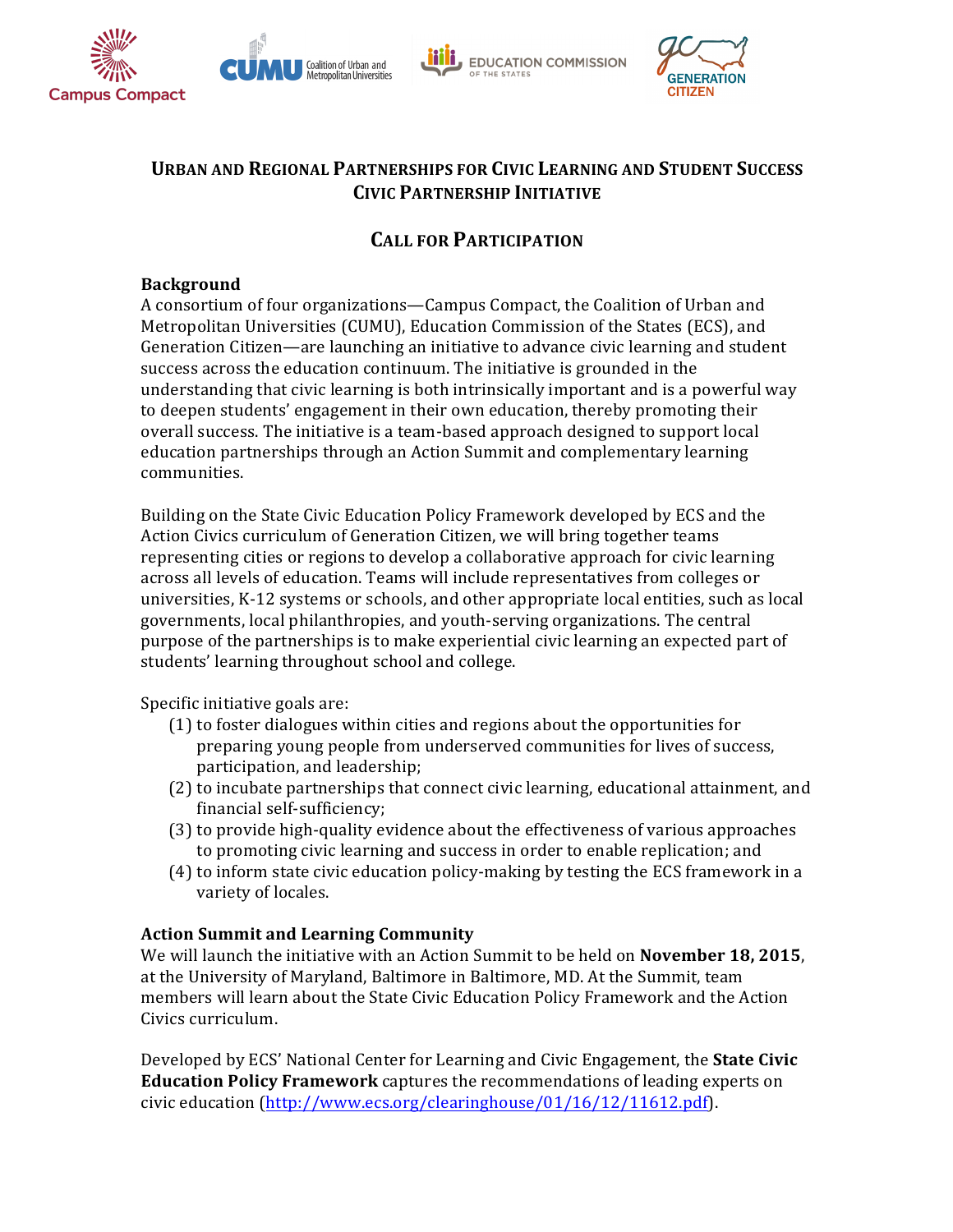







The Framework is intended to guide education leaders as they address the complexities of preparing students for college, career and civic life. It allows for adaptation to stateand site-specific circumstances and may be adopted in whole or in piecemeal fashion, according local circumstances. The Framework rests on the assumption that the prevailing paradigm for education, with its nearly exclusive focus on college and career readiness and accountability structures is not well aligned with the civic mission of schools. A shift in this paradigm for education  $-$  and an associated realignment of education investments  $-$  is necessary to achieve this mission.

Generation Citizen's **Action Civics Curriculum** focuses on students learning about the political process through taking real action on local issues they care about (http://www.generationcitizen.org/curriculum). This has included testifying to state legislatures on public transit laws, creating peer juries at schools, and changing water policy in towns. Generation Citizen's teacher training program provides an action civics curriculum, relevant pedagogy, access to an internal website filled with advocacy information, and access to staff support throughout the year, in addition to networking with other teachers engaging in the programming.

The Summit will also include a planning session, during which local teams will identify specific actions to be taken by team members to implement an experiential civic learning plan in their city or region. Participants in the Summit will subsequently participate in a series of online learning exchanges to build on ideas discussed at the Summit and discuss successes and challenges with peers from other cities and regions.

Benefits for participating teams:

- Mini-grants to support travel to the Action Summit
- New intervention tools
- Intimate group setting for learning, planning and experimenting
- Longer term support through a learning community of teams with shared goals and national partner organizations

Expectations for participating teams:

- Attend the Summit; develop a civic learning plan
- Share information about your activities and experience
- Participate in the virtual learning community